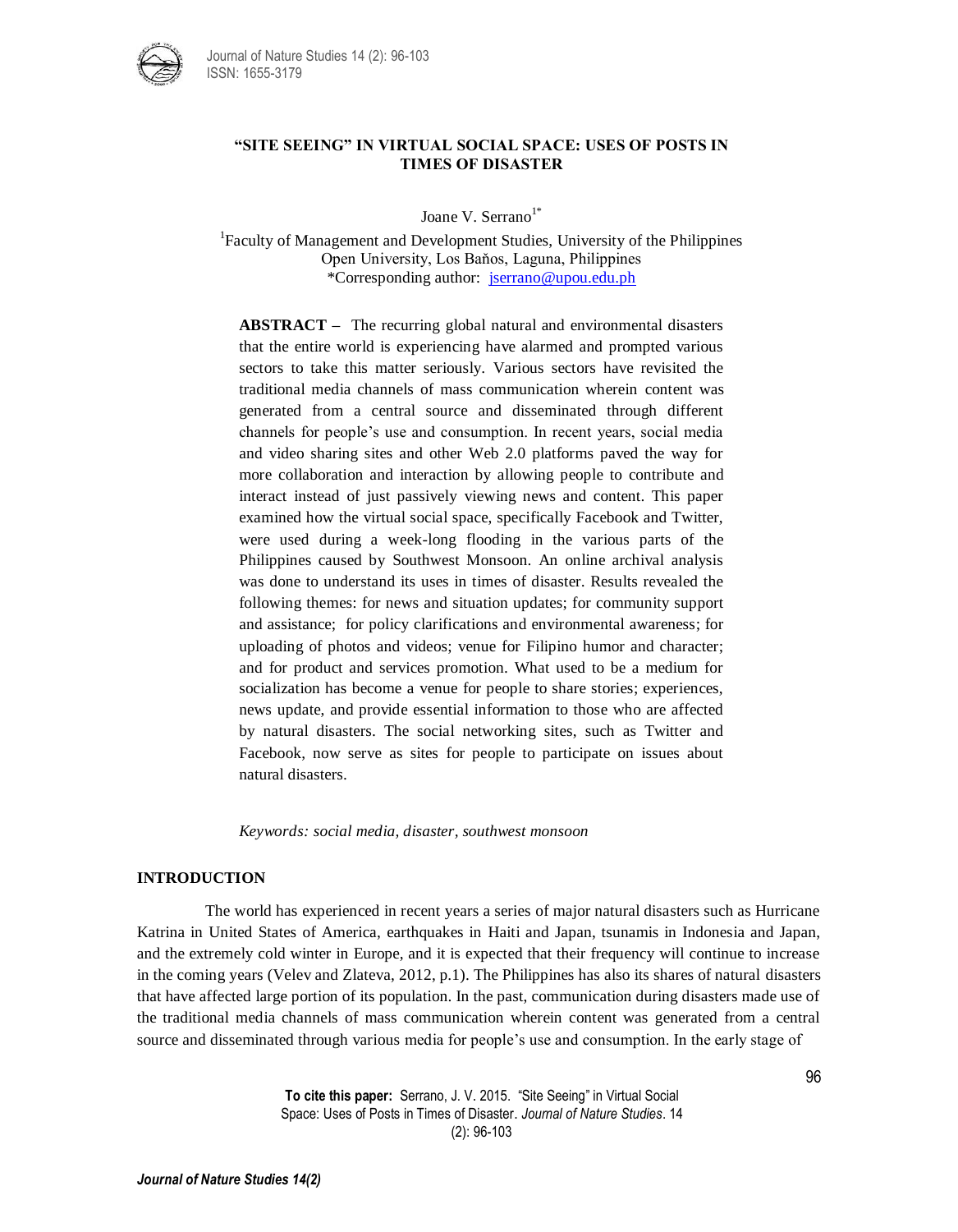"Site Seeing" in Virtual Social Space: Uses of Posts in Times of Disaster.

digital revolution, people used the Internet to simply read and watch the content. The advent of Web 2.0 such as social media and video sharing sites paved the way for more collaboration and interaction as it allows people to contribute and interact instead of just passively viewing news and content. The gradual but quick evolution in the Internet "has transformed the intimacy of word-of-mouth behavior into a broadcast-like ability to communicate with the masses, whether a group of friends or hundreds and thousands of online-but-connected strangers at computer keyboards" (Blackshaw & Nazzaro 2004, p. 3). Social media allows people to participate and create conversations instead of merely receiving information. According to Velev and Zlateva (2012, p.1), during natural disasters there is an increase in communication among people since they try to contact their family and friends in the areas where disasters happen, and get information about how to obtain food, find shelter and transportation. They further added that social media has played an essential role in information dissemination about natural disasters by allowing people to share information and ask for help.

Social media is defined as the set of online word of mouth forums which includes blogs, discussion boards, forums or social networks (Mangold and Faulds, 2009, p. 358). Cohen (2011) identified the following characteristics of social media: encompasses wide variety of content formats; interactions can cross one or more platforms through social sharing, email and feeds; participants can engage in various levels such as creating, commenting or simply lurking; facilitates increased speed and wider information dissemination; allows one-to-one, one-to-many and many-to-many communications; communication can be in real time or asynchronously over time; device indifferent which means it can happen in a computer, tablets and smart phones; and extends engagement by creating real-time online events, extending online interactions offline, or augmenting [live events](http://heidicohen.com/social-media-day-2010-lessons/) online.

Keeping the communication line open during crisis and disasters is very essential to all affected people. In recent years, the rise in the users of social media has attracted agencies in volve in natural crisis and disaster management to maximize its use. The surge of social media users and supporters has prompted crisis and disaster communication practitioners to re-examine conventional communication methods and study how these can be applied to the online world (Howel and Taylor, 2012). As Holmes (2011) put it, with social media, everyone can become watchdogs, citizen journalists, photojournalists and be constantly vigilant of what's happening in the world around them and share these online. Aside from providing news about natural disasters, social media are also becoming essential in the recovery efforts after crises, especially when infrastructure need to be rebuilt and stress management is critical (Velev and Zlateva, 2012).

## **OBJECTIVES**

This study examined how the virtual social space was used during disaster.

Specifically, it aimed to:

- 1. Understand how selected accounts in Facebook and Twitter were utilized during a week-long Southwest Moonson in the Philippines;
- 2. Identify the media links that were frequently used.

### **FRAMEWORK**

This paper views virtual social space from the participatory lens. According to Liew (2014), 'participation' is probably the one word that highlights the particular quality of social media considering that it is fundamentally designed as a participative medium. Participants in virtual social space are able to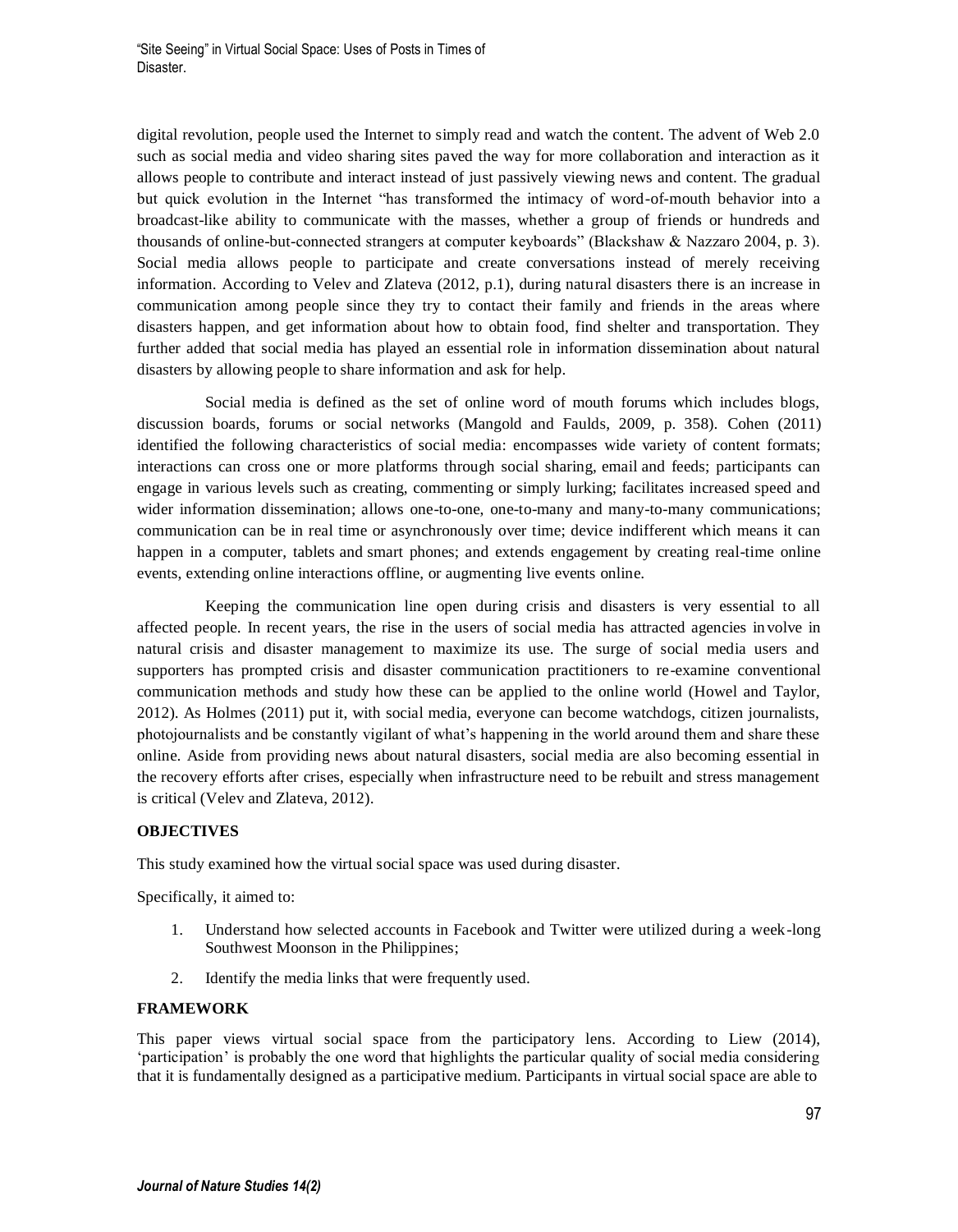comment, argue and debate, share information, and upload digital content in varying formats. Jenkins (2006) noted that with the emergence of Web 2.0, there is a paradigm shift in the way media content are produced and distributed. He also observed that these new technologies empowered audiences to participate within the culture. Langlois (2011) claimed that it is inherent to all online participatory media platforms that accessible and instantaneous communication is tantamount to greater possibilities for participation.

This study examined the use of virtual social space guided by the following principles of participatory communication: dialogue, voice, liberating pedagogy, and action-reflection-action (Tufte and Mefalopulos 2009). These principles framed how the uses of social media were viewed. Tufte and Mefalopulos (2009) also noted that participatory communication is also about "visibility and voice in the mediated public sphere."

# **METHODOLOGY**

This paper is based on an online archive analysis of selected social media sites to understand how the social media is used in times of disaster. "Site-seeing" is an Internet lingo that means visiting a site to see what is going on. The following social media sites were visited and analyzed for this study during the week-long heavy rain in the Philippines that caused week-long flood in various areas during the first week of August 2012:

- Weather watch facebook account of the Philippine Information Agency (PIA), the government agency that provides news and information about the Philippines. 'Weather Watch' page provides real-time updates and welcomes citizen reports on weather disturbances, including natural disasters, affecting the Philippine area of responsibility. A total of 8,852 likes registered as of August 12. Of these likes, 1,950 likes were just within August 2012. Postings from August 6 to August 11, 2012 were analyzed for this study.
- Twitter account of ABS-CBN News [@ABSCBNNews.](https://twitter.com/ABSCBNNews) ABSCBNNews ranks number one as the Twitter user with most followers in the Philippines according to WeFollow, a userpowered Twitter directory.

## **RESULTS AND DISCUSSIONS**

## **Use of Facebook page of PIA and Twitter account of the @ABSCBNNews**

This study showed that social media such as Facebook and Twitter has evolved from a venue of socialization to a venue for interaction and communication during disaster. Aside from the main objectives of providing real-time updates and welcoming citizen reports on weather disturbances and natural disasters, the Facebook page and Twitter account have also become venues for other practical purposes. As a participatory media platform, the use of Facebook and Twitter during natural disaster showed more citizen participation and allowed greater possibilities for collaborations and interactions. The following uses emerged in the analysis:

# *For News and Situation Updates*

True to its intent, the Facebook page and Twitter account were mainly used for posting announcements, news, and updates regarding the events related to weather disturbances. For the entire week of August 6 to 12, 2012, the Facebook page of weatherph was flooded with postings about the Southwest Moonsoon or Habagat which caused flooding in many areas of the Philippines. The post about this started on August 6, 2012 when the weatherph announced and shared a link posted by Interaksyon, the online news portal of one of the Philippine major TV stations (TV 5), that *"although there is no*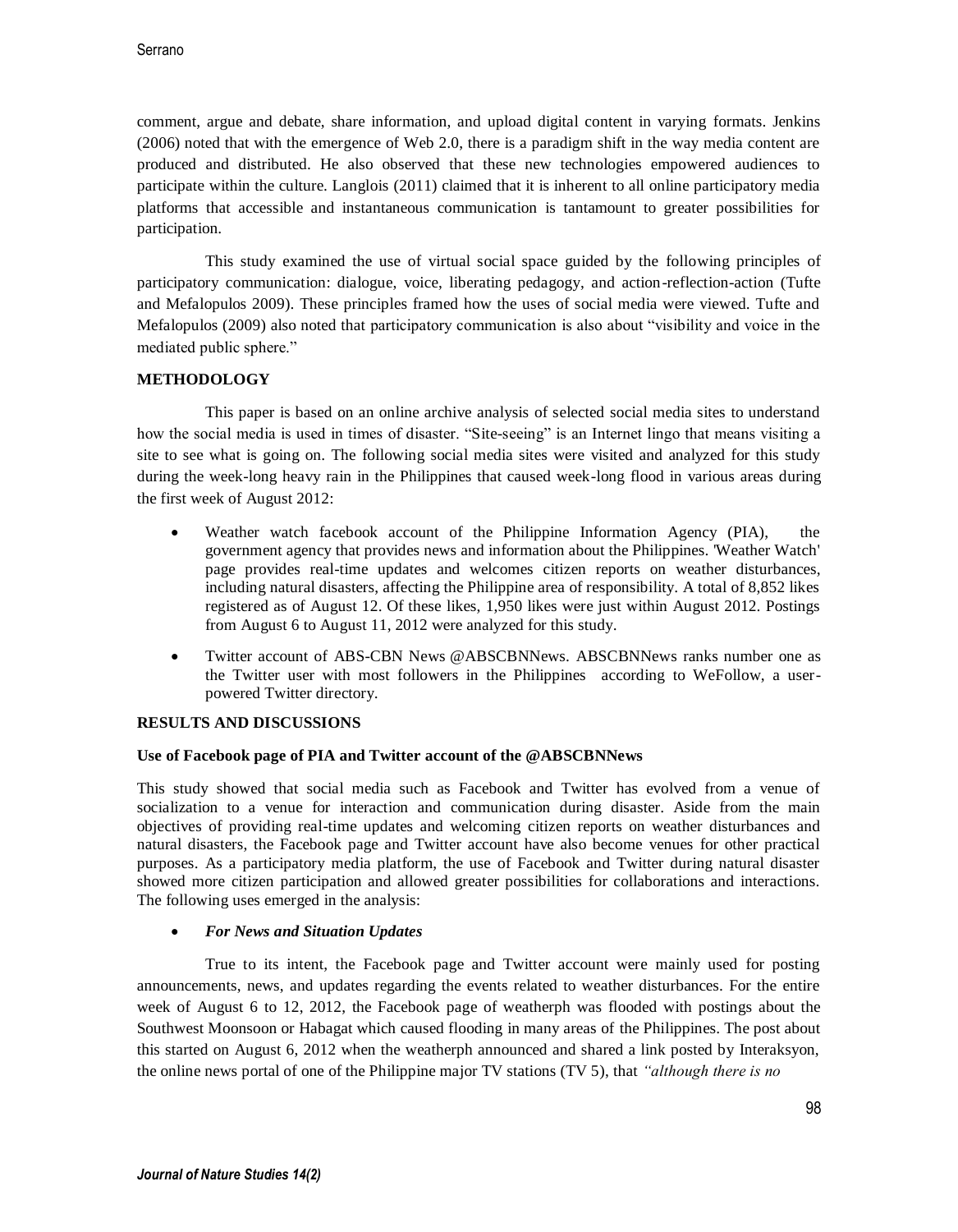"Site Seeing" in Virtual Social Space: Uses of Posts in Times of Disaster.

*the rains from the Southwest Moonsoon will drench Luzon and Visayas."* This post was shared five times, and liked by four people.

In a study by Howell and Taylor (2012), they found out that in times of disasters, individuals turned to social media sites and selected Facebook, next to watching television even before accessing online news services.

The announcements were sourced from various radio and TV stations, newspapers, various government agencies such as PAGASA or Philippine Atmospheric, Geophysical and Astronomical Services Administration, DOST or Department of Science and Technology, NDRRMC or National Disaster Risk Reduction and Management Council , DepEd or Department of Education, DOH or Department of Health, DPWH or Department of Public Works and Highway, DSWD or Department of Social Work and Development, DTI or Department of Trade and Industry, DoE or Department of Energy, NAPOCOR or National Power Corporation, TESDA or Technical Education and Skills Development Authority, MMDA or Metro Manila Development Authority, PNR or Philippine National Railways, PNP or Philippine National Police, and AFP or Armed Forces of the Philippines, and also from volunteer organizations like RED CROSS.

Themes of the announcements were on: flood status, traffic updates, availability of public transportation, cancellation of classes, forecast of rain fall, dam levels, weather updates, water supply updates, electricity updates, prizes of goods, evacuation centers, extent of destructions, relief efforts by the government, rescue efforts, state of calamity, health news, death tolls and rehabilitation programs. There were also updates on areas that need repair and construction of important thoroughfares and bridges. Updates on release of calamity funds by government agencies were also posted. There were also announcements which were specific to regions and locally affected areas.

Although the main use of Facebook and Twitter in this particular study was for posting announcements, news, and updates, it should be noted that the sources of the news came from various sites. This highlights the intertextuality of social media wherein it fundamentally involves the act of sharing texts in the form of status, updates, photos, links, or videos (West & Trester, 2013). This intertextual practice surfaces the participatory nature of Facebook.

#### *For Community Support and Assistance*

The Facebook page and Twitter account were also venues for users to post questions and ask for assistance. Themes of the questions were about: cancellation of classes; cancellation of work; which areas are flooded; when will relief efforts reach their place; where can they get medicines; and how can they get food, water, and clothes.

It was worth noting that there were some posts asking assistance for specific people: "*Please get some help for the \_\_\_\_ family in \_\_\_\_\_\_. According to my friend her family is stuck in their small bodega on the 2nd floor. Here's the address: #\_\_\_\_\_ (the way to the village from \_\_\_\_\_\_\_\_, before \_\_\_\_\_\_\_). Your quickest response will be most appreciated. Thank you and God bless!"*

Users also used the account to call on volunteers and appeal for assistance and donations for the victims of the flood. There was a group of Filipinos in Kuwait who launched a drive for flood victims. According to Lindsay (2011), social media have been used by individuals and communities to communicate to their friends, family and others the unsafe areas or situations as well as raise funds for disaster relief.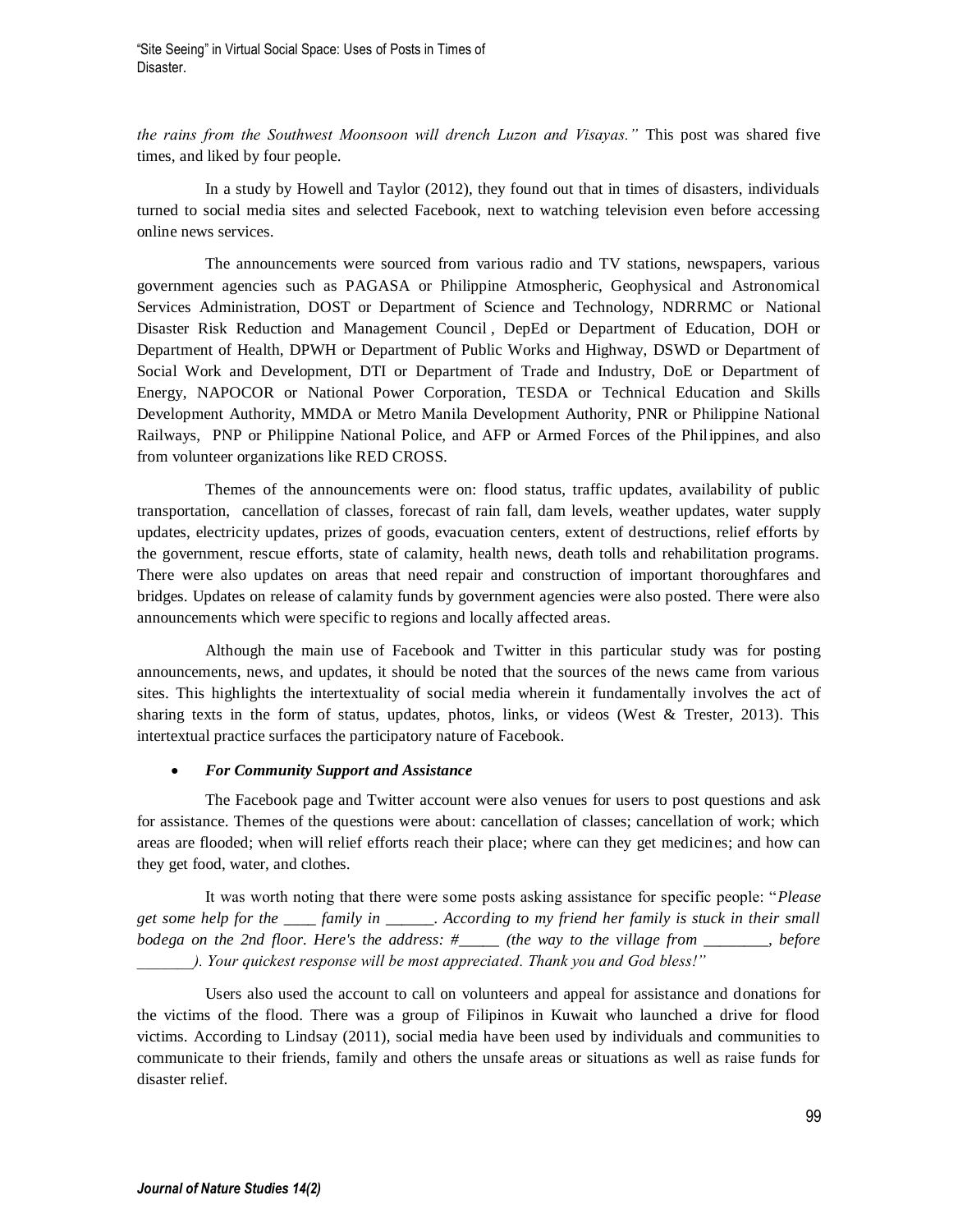The page was also used by private as well as customer service sector to announce their efforts to help consumers such as free use of mall parking; freeze hike of certain goods and commodities i.e. oil, canned goods, LPG, etc.; rescheduling of appointment for passport applicants.

Howell and Taylor (2012) noted that during disaster events what is apparent is the "outpouring of support within and outside communities" and "the overwhelming driver was a sense of community".

This theme highlights one of the most essential characteristics of social media as a participative medium and platform. It empowers communities to participate in social processes by making their voices heard through their posts.

## *For Policy Clarifications and Environmental Awareness*

The Facebook page and Twitter also became a venue for clarifying policies and rules pertaining to disaster management. This is a sample quote from one of the mayors of Metro Manila: *"Only the Office of the President can order stoppage of work. We only suspended classes, NOT work."*

There were also posts and tweets from some government agencies on the procedures and steps on how rescue operations work. There was a specific post educating people about the project NOAH by DOST and about the rainfall warning signals. The ongoing disaster event became an opportunity for government agencies to disseminate information about their existing policies, procedures and programs which the public may be able to use not just during that particular disaster but for future events.

The Facebook page and Twitter account also became opportunities for various sectors to remind and educate people about issues on climate change, garbage segregation and proper disposal, illegal logging, and other environmental issues. There were calls from environmental advocates (both public and private sectors) to strictly implement environmental laws and measures to prevent cutting of trees in the forests and watershed areas, flooding, landslide, earthquake and other calamities. There were also calls and reminders to local government units (LGUs) to prepare comprehensive Disaster and Climate Risk Reduction Program and Recovery Rehabilitation Plan. It was also an opportunity to ask for a review of the academic calendar of DepEd considering the heavy rains during school months.

This theme surfaces the action performed by the various organizations and sectors as they respond to the disaster. By posting clarifications on policies and processes as well as disseminating messages and materials, these entities are making their voices visible in the mediated public sphere.

### *For Uploading of Photos and Videos*

The posts and tweets were also used by various sectors to share photos and videos of flooded areas. The photos and videos were shared not just by reporters but even ordinary citizens. These posts have been reposted and shared by users.

The videos posted in Youtube news Philippines during the height of the rain brought by Southwest Moonsoon were mostly videos showing the status of the flooded areas in Metro Manila and nearby affected provinces. The top news in the Philippines Youtube, following the week-long heavy rain, all focused on the flooding and weather updates.

There was one photo of a newly-wed couple amidst the rain and flood that was shared and posted in the weather page. The photo generated lots of comments and posts from the users. The photo was a stark contrast to the usual photos uploaded showing the negative effects of the rain and flood. As.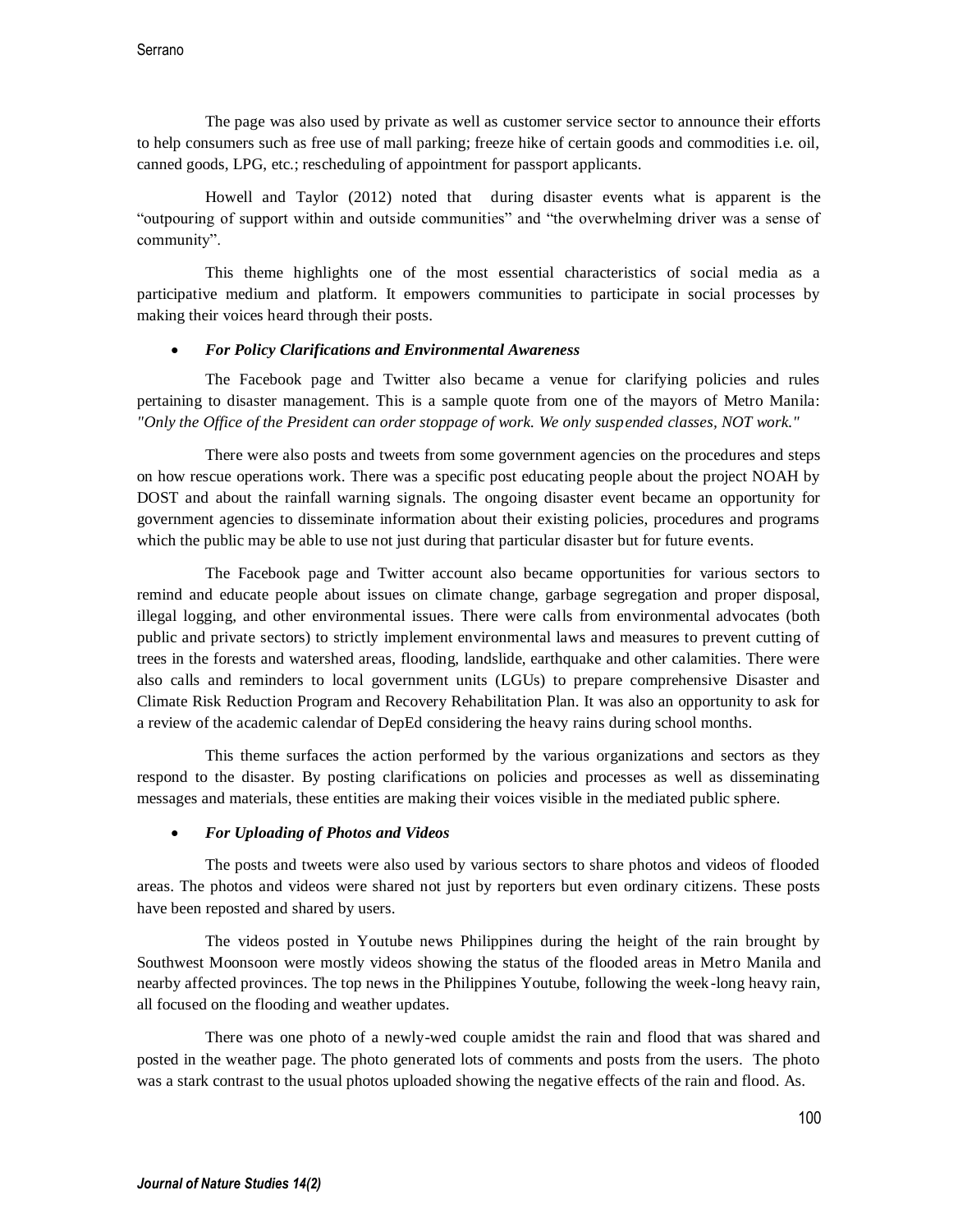the photo is juxtaposed with the other photos of floods and damaged properties, this can be interpreted as showing the resilient nature of Filipinos who persevere despite the challenges in life.

The videos have also been viewed a number of times showing that people now really turn to the web even for news and updates on current weather situation. Most of the videos posted bore logos of major TV and radio stations, as well as newspaper organizations. This only further shows the blurring of boundaries when it comes to news and reporting.

Ordinary citizens also posted videos and footages of the flooding in their areas and communities. According to an article in the technology.inquirer.net, citizen reports comprise 39 percent of videos in the news on YouTube. About 50 percent bore the logo of a news organization but some footages seemed to be original videos by ordinary citizens rather than journalists. This highlights the participatory nature of Facebook as it allows ordinary citizens to be able to share news thus allowing them to have active roles in collecting and disseminating crucial news and information.

### *Venue for Filipino Humor and Character*

Filipinos are known for their humor and cracking jokes even in times of disasters and unfortunate events. This can be because of the happy nature of the Filipinos. In a 2015 survey by GALLUP, Filipinos have been reported to be the  $5<sup>th</sup>$  happiest people in the world. Thus, it is not surprising to see jokes posted by people amidst the calamity. People used Facebook and Twitter to share well-meaning messages such as quotes, prayers, warnings and words of caution.

Humor has been known to be a coping mechanism in dealing with stress and unfortunate incidents. Abel (2002) noted in her study that both men and women with a high sense of humor were more likely to use positive coping strategies such as reappraisal of a stressful situation by positively reinterpreting its meaning.

One unique tweet which was not found in the Facebook post was a tweet on the cancellation of the University Athletic Association of the Philippines (UAAP) games. Posts and tweets found during this week-long rain and flood were mainly about things that are of human interest and that are important to them. This shows that sports such as basketball play an important role in the lives of Filipinos.

### **CONCLUSIONS**

This paper investigated how the virtual social space, specifically Facebook and Twitter, were used to construct issues and how these sites were used in times of disaster. Results of the study showed that Facebook and Ttwitter postings during the week-long heavy rains in the Philippines, that submerged a large part of Metro Manila and nearby provinces, focused mainly on providing news, announcements and updates about the crisis. These sites now serve as sites for breaking-news about natural disasters. They are among the first ones to deliver the news since they are regularly visited by millions of users, thus helping communicate the news to a large mass of people (Nagar, Seth, Joshi, 2012). Even YouTube has become a major platform for sharing news based on the recent study done by the Pew Research Center (2012). According to the report, news-related events were the most searched items on YouTube in five months of a 15-month period in 2011 and early 2012. One of the study's key findings is that the most popular news videos were about natural disasters or political turmoil. The report also revealed that the Japanese earthquake and tsunami was number 1 in the list, and accounted for five percent of the 260 videos during that period.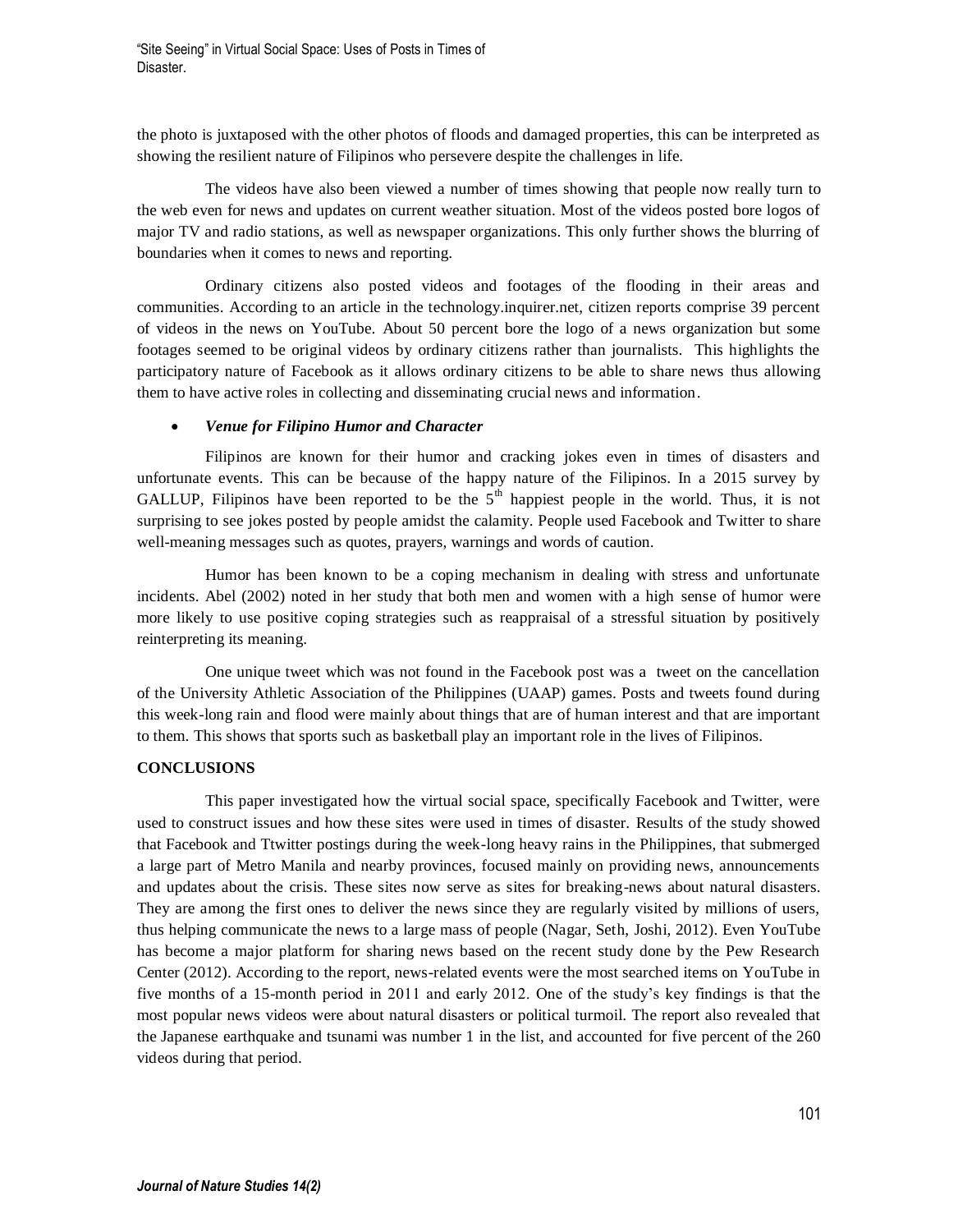What used to be a medium for socialization has become a venue for people to share stories; experiences, news update, and provide essential information to those who are affected by natural disasters. According to Howel and Taylor (2012), social networking sites are now a powerful medium to assist crisis communication practitioners in disaster and crisis awareness as well as develop better relations with key stakeholders through sharing of information. Through its interactive nature, social media allows regular citizens to share their own stories, photos and videos of natural disasters.

The findings of this study suggest that virtual social space can be used for various purposes and can be useful not just for individuals but for government agencies and organizations as well. This type of study can be pursued especially in other types of disasters. Findings can be shared to concerned organizations and sectors for consideration of social media in their information dissemination and in reaching out to a wider and more diverse audience.

### **REFERENCES**

- Abel, M. (2002). Humor, Stress and Coping Strategies. Humor International Journal of Humor Research. Volume 15, Issue 4, Pages 365–381
- Babac, R. (2011). Impact of Social-Media Use on Brand Equity of Magazine Brands: A Qualitative Study of Vogue Turkey. Halmstad University.
- Blackshaw, P., & Nazzaro, M. (2004). Consumer-Generated Media (CGM) 101: Word-

of-mouth in the age of the Webfortified consumer. Retrieved on 30 August 2011 from [http://www.nielsen-online.com/downloads/us/buzz/nbzm\\_wp\\_CGM101.pdf](http://www.nielsen-online.com/downloads/us/buzz/nbzm_wp_CGM101.pdf)

- Clifton, J. (2015). Mood of the World Upbeat on International Happiness Day. Retrieved on 10 September 2015 from http://www.gallup.com/poll/182009/mood-world-upbeat-internationalhappiness-day.aspx
- Cohen, H. (2011) 30 Social Media Definition. Retrieved on 06 August 2012 from [http://heidicohen.com/social-media-definition/.](http://heidicohen.com/social-media-definition/)
- Holmes, W. Crisis Communications and Social Media: Advantages, Disadvantages and Best Practices Retrieved on 06 August 2012 from [http://trace.tennessee.edu/.](http://trace.tennessee.edu/)
- Howell, G. and Taylor, M. (2012). When a Crisis happens, who turns to Facebook and why? Asia Pacific Public Relations Journal, Volume 12, No. 1.
- Inquirer.Net. (2012, July 17). YouTube Becoming Major News Platform Study. Retrieved on 08 August 2012 from http://technology.inquirer.net/14037/youtube-becoming-major-newsplatform%E2%80%94study.
- Jenkins, H. (2006). Fans, Bloggers, and Gamers: Exploring Participatory Culture. New York: New York University Press.
- Kietzmann, J., Hermkens, K., McCarthy, I. & Silvestre, B. (2011). Social media? Get serious!. Understanding the functional building blocks of social media. Kelley School of Business, Indiana University. Retrieved on 30 August 2011 from [http://www.beedie.sfu.ca/Files/PDF/research/2011\\_Social\\_Media\\_BH.pdf](http://www.beedie.sfu.ca/Files/PDF/research/2011_Social_Media_BH.pdf)

Langlois, G (2011). Meaning, Semiotechnologies and Participatory Media. Culture Machine. Volume 12.